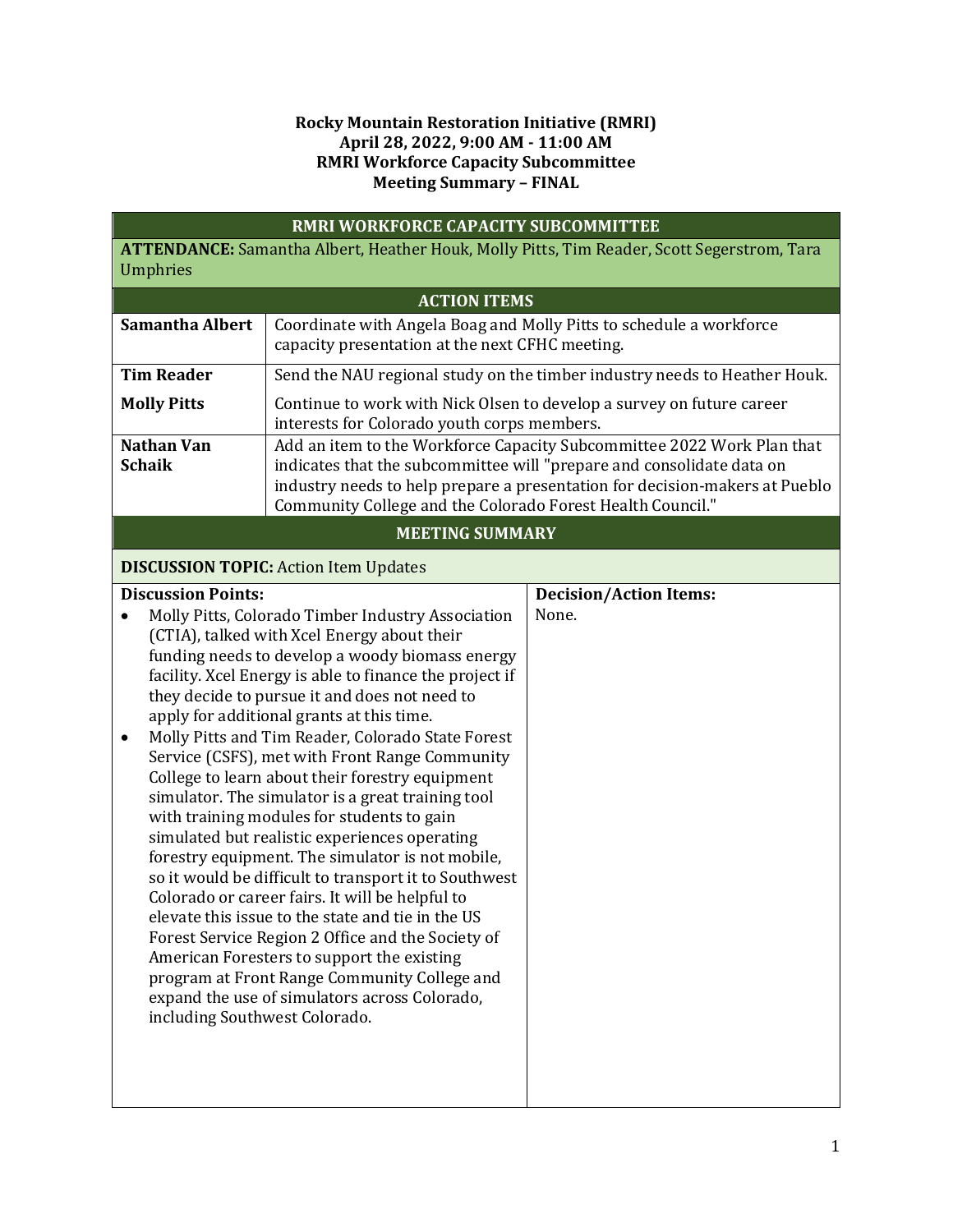| <b>DISCUSSION TOPIC:</b> Legislative and Programmatic Updates                                                                                                                                                                                                                                                                                                                                                                                                                                                                                                                                                                                                                                                                                                                                                                                                                                                                                                                                                                                                                                                                                                                                                                                                                                                                                                                                                                                                                                                                                                                                                                                                                                                                                                                                                            |                                                                                                                                                  |  |  |  |
|--------------------------------------------------------------------------------------------------------------------------------------------------------------------------------------------------------------------------------------------------------------------------------------------------------------------------------------------------------------------------------------------------------------------------------------------------------------------------------------------------------------------------------------------------------------------------------------------------------------------------------------------------------------------------------------------------------------------------------------------------------------------------------------------------------------------------------------------------------------------------------------------------------------------------------------------------------------------------------------------------------------------------------------------------------------------------------------------------------------------------------------------------------------------------------------------------------------------------------------------------------------------------------------------------------------------------------------------------------------------------------------------------------------------------------------------------------------------------------------------------------------------------------------------------------------------------------------------------------------------------------------------------------------------------------------------------------------------------------------------------------------------------------------------------------------------------|--------------------------------------------------------------------------------------------------------------------------------------------------|--|--|--|
| <b>Discussion Points:</b>                                                                                                                                                                                                                                                                                                                                                                                                                                                                                                                                                                                                                                                                                                                                                                                                                                                                                                                                                                                                                                                                                                                                                                                                                                                                                                                                                                                                                                                                                                                                                                                                                                                                                                                                                                                                | <b>Decision/Action Items:</b>                                                                                                                    |  |  |  |
| House Bill 1166 (HB22-1166) is a bill in State<br>Legislature that would create an internship<br>program specific to the timber industry.<br>Businesses could apply to the program to receive<br>funding to pay 50% of an intern's position up to<br>\$10,000. The bill would also extend the sales and<br>use tax exemption for the use of wood harvested<br>in Colorado and create a state income tax credit<br>for the timber production equipment purchases.<br>There is broad support for the bill in the House<br>Energy and Environment Committee. The bill has<br>bipartisan support.<br>Molly Pitts testified at the State Legislature and<br>$\bullet$<br>talked about workforce capacity issues in the<br>timber industry.<br>HB22-1389 will provide an additional \$2 million<br>$\bullet$<br>to the Colorado Wildfire Strategic Action Program<br>(COSWAP). The whole bill provides \$20 million for<br>wildfire mitigation efforts.<br>The Forest Restoration and Wildfire Risk<br>$\bullet$<br>Mitigation (FRWRM) Program may receive \$13<br>million this year, which the CSFS will distribute<br>via grants.<br>The Colorado Forest Health Council (CFHC) is<br>$\bullet$<br>discussing ways to support forest restoration<br>efforts in Colorado. One of the topics they have<br>discussed is increasing workforce capacity.<br>Members of the RMRI Workforce Capacity<br>Subcommittee should meet with the CFHC to<br>discuss workforce challenges in the forest<br>restoration and timber industry.<br>RMRI set up a speakers bureau. If any RMRI<br>partners are interested in incorporating RMRI into<br>a future conference or meeting presentation, they<br>can reach out to Nathan Van Schaik, who will work<br>with requesters to tailor a presentation on RMRI<br>to the respective audience. | Samantha Albert: Coordinate with<br>Angela Boag and Molly Pitts to<br>schedule a workforce capacity<br>presentation at the next CFHC<br>meeting. |  |  |  |
| <b>DISCUSSION TOPIC:</b> Pueblo Community College Prospective Forest Operations Program                                                                                                                                                                                                                                                                                                                                                                                                                                                                                                                                                                                                                                                                                                                                                                                                                                                                                                                                                                                                                                                                                                                                                                                                                                                                                                                                                                                                                                                                                                                                                                                                                                                                                                                                  |                                                                                                                                                  |  |  |  |
| <b>Discussion Points:</b>                                                                                                                                                                                                                                                                                                                                                                                                                                                                                                                                                                                                                                                                                                                                                                                                                                                                                                                                                                                                                                                                                                                                                                                                                                                                                                                                                                                                                                                                                                                                                                                                                                                                                                                                                                                                | <b>Decisions/Action Items:</b>                                                                                                                   |  |  |  |
| Heather Houk, Pueblo Community College, and<br>$\bullet$<br>Tim Reader have toured timber mills in Southwest<br>Colorado to discuss workforce opportunities<br>associated with launching a forest industry<br>program in Pueblo Community College - Bayfield.<br>Heather Houk has been able to collect narrative<br>$\bullet$<br>data on the industry need. It would be helpful to                                                                                                                                                                                                                                                                                                                                                                                                                                                                                                                                                                                                                                                                                                                                                                                                                                                                                                                                                                                                                                                                                                                                                                                                                                                                                                                                                                                                                                       | Tim Reader: Send the NAU regional<br>study on the timber industry needs<br>to Heather Houk.                                                      |  |  |  |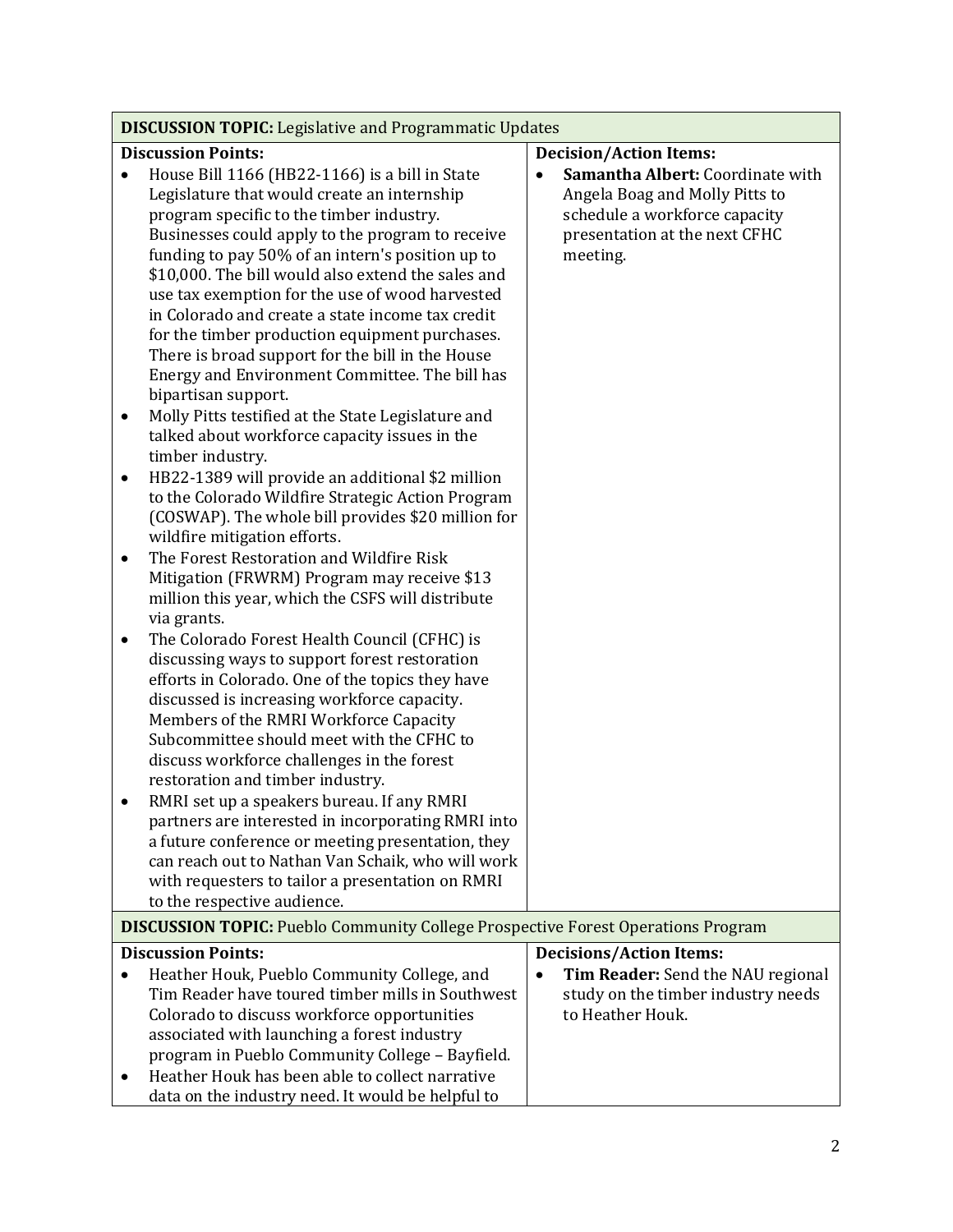| have more quantitative data on the industry need<br>to make the case to the Pueblo Community College<br>decision-makers that a forestry industry training<br>program would result in successful job<br>placements for students.<br>Northern Arizona University (NAU) recently<br>٠<br>conducted a regional study of industry needs.<br>Their study is a peer-reviewed journal article that<br>may help provide some of the quantitative needed.<br>Dr. Kurt Mackes at Colorado State University<br>$\bullet$<br>(CSU) may have relevant information on<br>workforce capacity needs in Colorado.<br>Pueblo Community College could model its<br>$\bullet$<br>program after the Front Range Community College<br>program. They would also be interested in<br>developing a Society of American Foresters (SAF)<br>program.<br>A one-month intensive program that results in a<br>certificate in forestry operations rather than a full<br>associate's degree would help quickly develop a |                                                                                                                                         |  |  |  |  |
|-----------------------------------------------------------------------------------------------------------------------------------------------------------------------------------------------------------------------------------------------------------------------------------------------------------------------------------------------------------------------------------------------------------------------------------------------------------------------------------------------------------------------------------------------------------------------------------------------------------------------------------------------------------------------------------------------------------------------------------------------------------------------------------------------------------------------------------------------------------------------------------------------------------------------------------------------------------------------------------------|-----------------------------------------------------------------------------------------------------------------------------------------|--|--|--|--|
| workforce with the necessary skills and<br>experience.                                                                                                                                                                                                                                                                                                                                                                                                                                                                                                                                                                                                                                                                                                                                                                                                                                                                                                                                  |                                                                                                                                         |  |  |  |  |
| <b>DISCUSSION TOPIC:</b> Conservation Corps Programs                                                                                                                                                                                                                                                                                                                                                                                                                                                                                                                                                                                                                                                                                                                                                                                                                                                                                                                                    |                                                                                                                                         |  |  |  |  |
| <b>Discussion Points:</b>                                                                                                                                                                                                                                                                                                                                                                                                                                                                                                                                                                                                                                                                                                                                                                                                                                                                                                                                                               | <b>Decisions/Action Items:</b>                                                                                                          |  |  |  |  |
| The Southwest Conservation Corps (SCC) has been<br>$\bullet$<br>managing a forestry training program for SCC<br>participants. Their training program includes how<br>to estimate the number of trees per acre and how<br>to write a management plan. SCC participants who<br>participate in this program receive an educational<br>award.<br>Molly Pitts is working with Nick Olson, who<br>$\bullet$<br>manages the forestry training program for SCC, to<br>develop a survey for youth corps members. The<br>survey aims to identify who is interested in<br>continuing their career in forestry and industry.<br>The goal is to get youth corps members interested<br>in continuing their careers in forestry exposure to<br>different types of jobs, such as logging and<br>mechanized operations.                                                                                                                                                                                  | Molly Pitts: Continue to work with<br>Nick Olsen to develop a survey on<br>future career interests for Colorado<br>youth corps members. |  |  |  |  |
| It would be beneficial to distribute the survey to<br>corps members around the state. About 1,000<br>adult members serve in the Colorado corps each<br>year. An additional 400 to 800 young adults serve<br>in the youth corps specifically.<br>Colorado Youth Corps are doing well at recruiting<br>$\bullet$<br>people to fill open positions. They have gaps in the                                                                                                                                                                                                                                                                                                                                                                                                                                                                                                                                                                                                                  |                                                                                                                                         |  |  |  |  |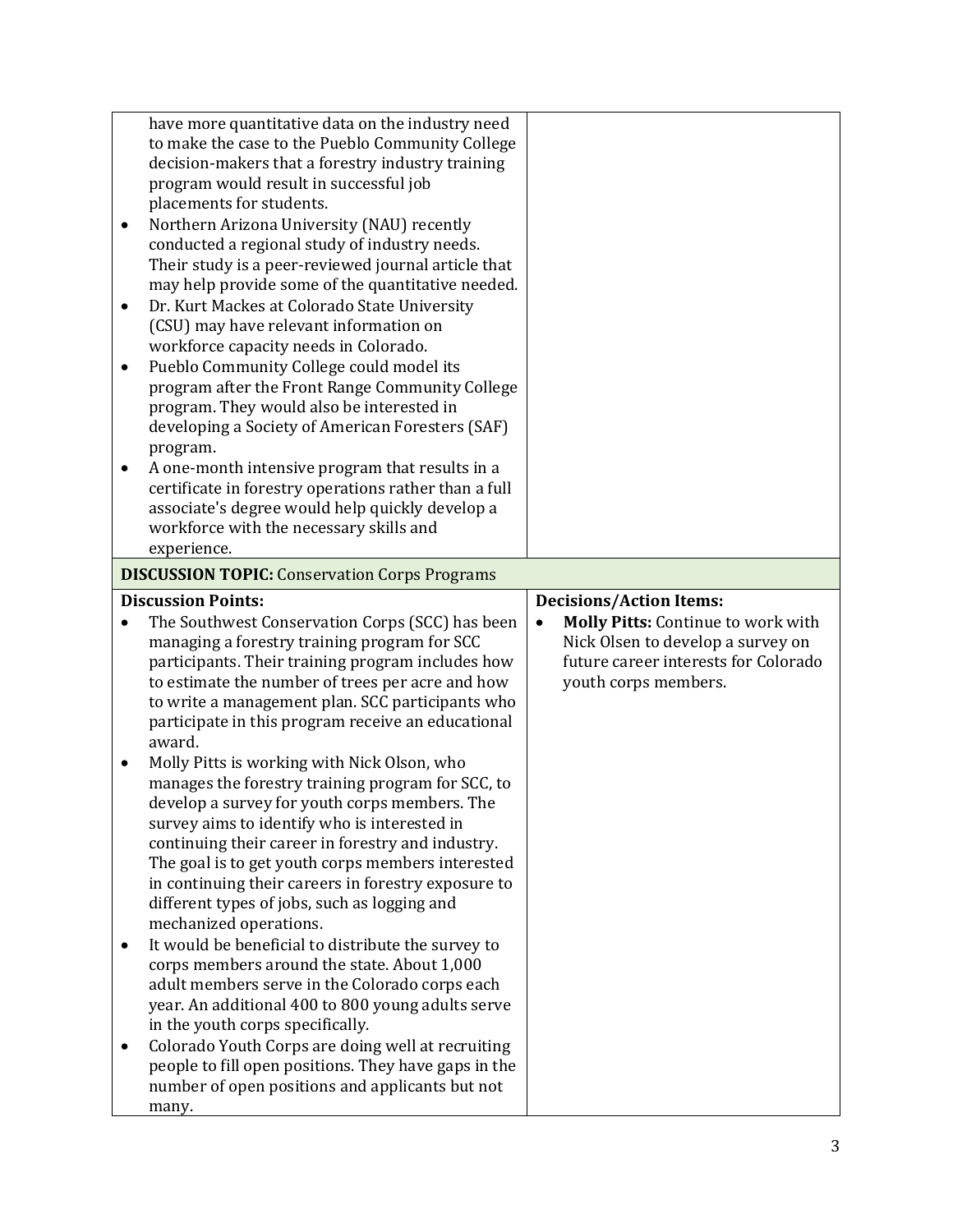| Most corps members participate in the program      |                                                                  |  |  |  |  |  |
|----------------------------------------------------|------------------------------------------------------------------|--|--|--|--|--|
| for one year to receive the education award. Some  |                                                                  |  |  |  |  |  |
| also participate in the program to gain experience |                                                                  |  |  |  |  |  |
| between junior and senior year of college.         |                                                                  |  |  |  |  |  |
| The Colorado Youth Corps Association (CYCA)        |                                                                  |  |  |  |  |  |
| tries to track how many members go into the        |                                                                  |  |  |  |  |  |
| conservation field, but it is difficult.           |                                                                  |  |  |  |  |  |
|                                                    | Discussion Topic: 2022 Workforce Capacity Subcommittee Work Plan |  |  |  |  |  |
| <b>Discussion Points:</b>                          |                                                                  |  |  |  |  |  |
|                                                    | <b>Decision/Action Items:</b>                                    |  |  |  |  |  |
| Nathan Van Schaik developed a draft 2022 Work      | Nathan Van Schaik: Add an item to                                |  |  |  |  |  |
| Plan for the Workforce Capacity Subcommittee       | the Workforce Capacity                                           |  |  |  |  |  |
| based on their discussion at the last meeting. The | Subcommittee 2022 Work Plan that                                 |  |  |  |  |  |
| work plan identifies the following items:          | indicates that the subcommittee will                             |  |  |  |  |  |
| <b>o</b> Grow industry                             | "prepare and consolidate data on                                 |  |  |  |  |  |
| Track the infrastructure bill and                  | industry needs to help prepare a                                 |  |  |  |  |  |
| other state and federal legislation                | presentation for decision-makers at                              |  |  |  |  |  |
| to identify opportunities to                       | Pueblo Community College and the                                 |  |  |  |  |  |
| address workforce development in                   | Colorado Forest Health Council."                                 |  |  |  |  |  |
| Colorado                                           |                                                                  |  |  |  |  |  |
| Track the workforce development<br>٠               |                                                                  |  |  |  |  |  |
| strategy being developed in                        |                                                                  |  |  |  |  |  |
| Southwest Colorado, and identify                   |                                                                  |  |  |  |  |  |
| opportunities to support it                        |                                                                  |  |  |  |  |  |
| Obtain a forestry equipment<br>٠                   |                                                                  |  |  |  |  |  |
| simulator for use in Southwest                     |                                                                  |  |  |  |  |  |
| Colorado, particularly in the                      |                                                                  |  |  |  |  |  |
| training programs being developed                  |                                                                  |  |  |  |  |  |
| by the Natural Resources                           |                                                                  |  |  |  |  |  |
| <b>Conservation Service, American</b>              |                                                                  |  |  |  |  |  |
| Forest Foundation, and Southwest                   |                                                                  |  |  |  |  |  |
| <b>Conservation Corps</b>                          |                                                                  |  |  |  |  |  |
| Target education<br>$\circ$                        |                                                                  |  |  |  |  |  |
| Invite a speaker from the CalFire                  |                                                                  |  |  |  |  |  |
| Workforce Program to learn about                   |                                                                  |  |  |  |  |  |
| their workforce development grant                  |                                                                  |  |  |  |  |  |
| program and what lessons can be                    |                                                                  |  |  |  |  |  |
| applied in Colorado.                               |                                                                  |  |  |  |  |  |
| Continue to work with Pueblo<br>٠                  |                                                                  |  |  |  |  |  |
|                                                    |                                                                  |  |  |  |  |  |
| Community College to scope out a                   |                                                                  |  |  |  |  |  |
| forestry operations program                        |                                                                  |  |  |  |  |  |
| Generate and manage a centralized<br>٠             |                                                                  |  |  |  |  |  |
| clearinghouse of internship                        |                                                                  |  |  |  |  |  |
| opportunities on the RMRI website                  |                                                                  |  |  |  |  |  |
| (have a standing agenda item                       |                                                                  |  |  |  |  |  |
| about internship opportunities to                  |                                                                  |  |  |  |  |  |
| add to the RMRI website)                           |                                                                  |  |  |  |  |  |
| Continue the conservation with<br>٠                |                                                                  |  |  |  |  |  |
| higher education                                   |                                                                  |  |  |  |  |  |
| Support education<br>O                             |                                                                  |  |  |  |  |  |